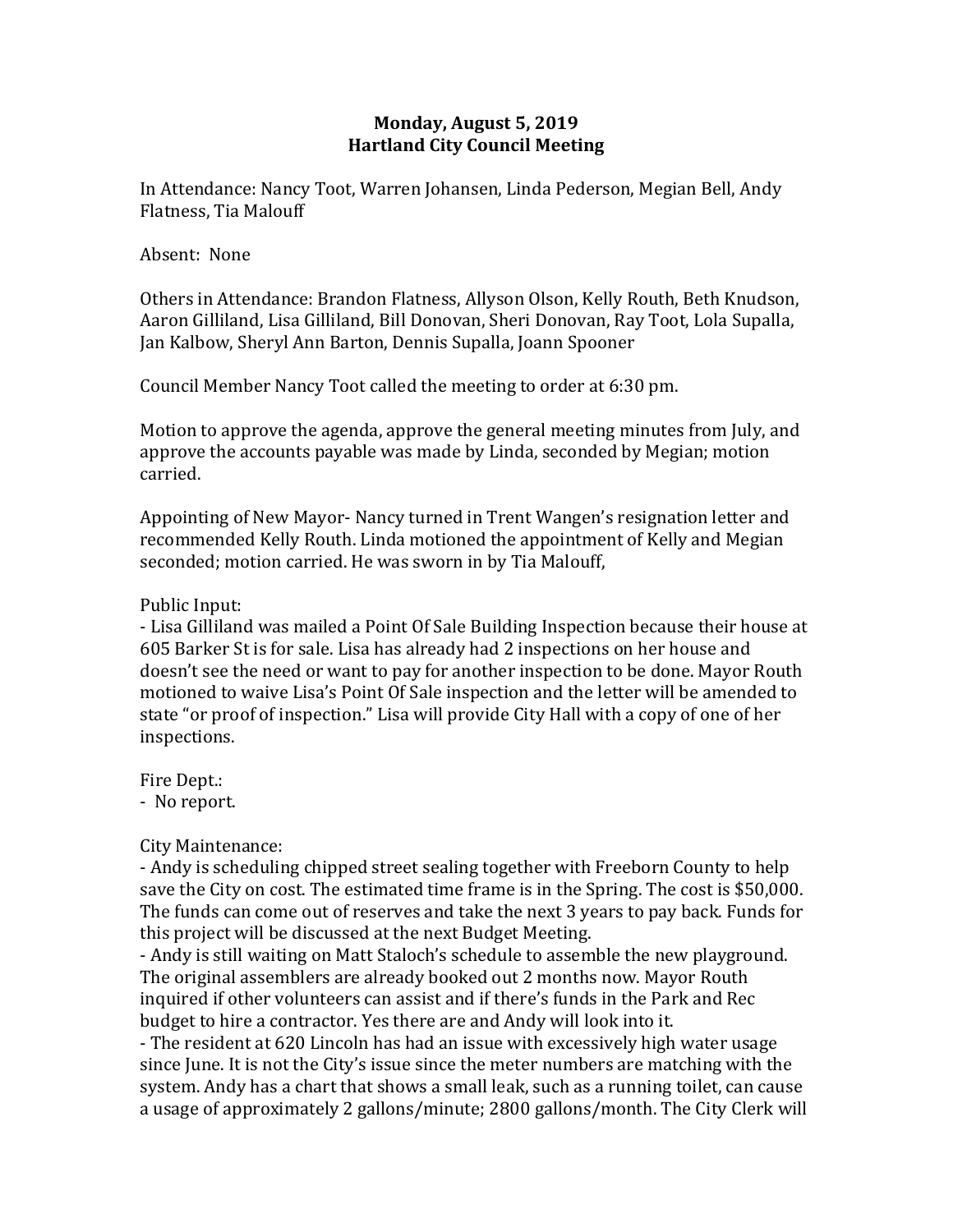notify the resident of these stats and inform her the issue and bill are hers and her landlord's responsibility.

- There have been complaints towards 607 Johnson St to maintain the property and take care of the long grass and weeds. Tia mailed the resident a notice letter on July 31, 2019 that the City will take care of it at her cost if it is not done promptly. The cost is \$75/hr. Other towns also have a \$100 admin fee and give residents a 10 day notice. Mayor Routh is going to wait to see if the resident complies with the letter. - Grass is still being mowed onto the streets. Mayor Routh requested a list of noncompliers. Andy will provide.

- Andy is in search of dry barley straw. It is a low cost way to reduce algae in ponds.

- Andy is in need of a new bar screen and debris basket. The cost is \$2096.40 and will come out of the sewer fund. Megian motioned to make this purchase and Linda seconded; motion carried.

- There is still debris and trash that needs to be cleaned up at 506 Lee St. Mayor Routh has seen the resident cleaning up the property.

## City Clerk Updates:

- Allyson is waiting for final numbers from Paul Koziolek before renewing the Hartland and Bath Fire Contract. Paul did let Allyson know the County did change the rates and calls increased to \$1000, which will be noted in the new contract. - Tia requested access to the city funds so she can start to sign checks and initial invoices. This will save time in mailing checks out. Linda stated this will be easier and once the minutes have been approved Tia will need to take them to the bank to complete the process. Trent will now be off the accounts and Mayor Routh does not want access. Nancy motioned to give Tia access and Linda seconded; motion carried.

Council Concerns: - No report

Mayor Updates:

- No report

## Miscellaneous:

- Several citizens were wanting to discuss Mariah Lynne's house moving into town. Multiple residents were concerned of the value of the house and will it effect the value of their house. There was also concern the house was over 2-storys, which would not comply with the Zoning Ordinance. A resident found online that a nonhabitable attic is not determined as part of the structure. Allyson informed everyone last month's meeting was for public concerns and Mayor Routh asked if there was a motion. There was no vote made last meeting and the council has given no approval for the house. Andy thought legally the city doesn't have a say as long as the house fits within the setbacks of the lot and Megian stated there is no ordinance stating there needs to be a vote. Mayor Routh and Linda agreed there needs to be Council approval. Mayor Routh reviewed the setbacks and last month's meeting minutes and will contact Mariah to make sure she is aware there has been no official approval